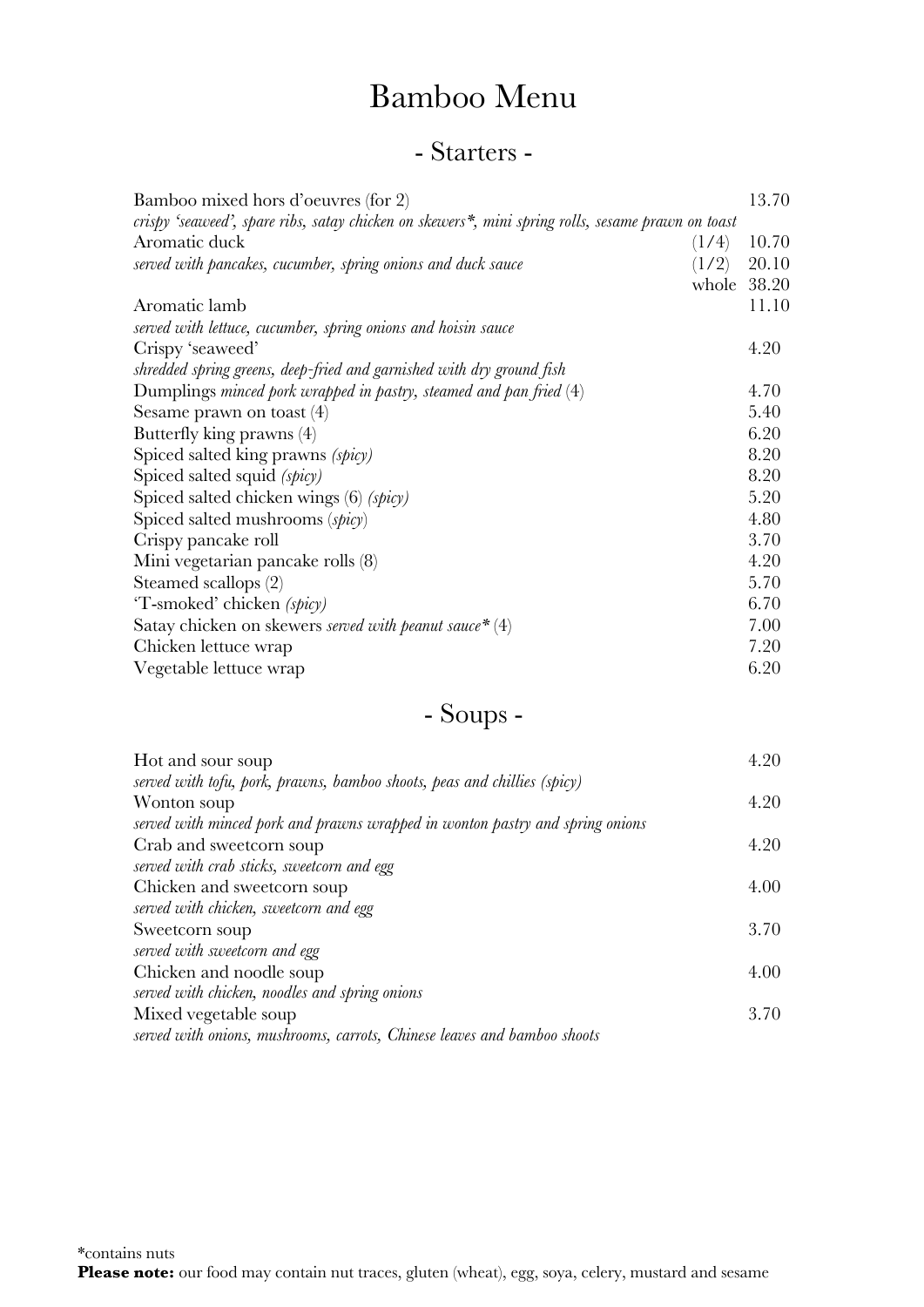| Roast duck dishes                                            |      |
|--------------------------------------------------------------|------|
| Duck Cantonese style                                         | 8.70 |
| Duck with pineapple                                          | 8.70 |
| Duck with mushroom                                           | 8.70 |
| Duck in plum sauce                                           | 8.70 |
| Duck with green pepper in black bean sauce (spicy)           | 8.70 |
| Beef dishes                                                  |      |
| Crispy fried shredded beef (spicy)                           | 9.20 |
| Beef in oyster sauce                                         | 8.20 |
| Beef with green pepper in black bean sauce (spicy)           | 8.20 |
| Beef with ginger and spring onion                            | 8.20 |
| Beef with satay sauce*                                       | 8.20 |
| Beef Cantonese style                                         | 8.70 |
| Beef with black pepper (spicy)                               | 8.70 |
| Char sui pork dishes                                         |      |
| Char sui pork Szechuan style (spicy)                         | 7.70 |
| Char sui pork with mushrooms (spicy)                         | 7.70 |
| Char sui pork with green pepper and black bean sauce (spicy) | 7.70 |
| Char sui pork Chinese style                                  | 7.70 |
| Spare ribs in barbecue sauce                                 | 8.00 |
| Spare ribs in mandarin sauce                                 | 8.00 |
| Spare ribs in honey sauce                                    | 8.00 |
| Spiced salted spare ribs                                     | 8.00 |
| Chicken dishes                                               |      |
| Chicken with chilli and garlic (spicy)                       | 7.70 |
| Chicken with ginger and spring onion                         | 7.70 |
| Chicken with mushroom                                        | 7.70 |
| Chicken with pineapple                                       | 7.70 |
| Chicken Chinese style                                        | 7.70 |
| Chicken with green pepper and black bean sauce (spicy)       | 7.70 |
| Chicken in chilli sauce (spicy)                              | 7.70 |
| Chicken in satay sauce*                                      | 7.70 |
| Kung pao chicken (spicy)                                     | 7.70 |
| Chicken Szechuan style (spicy)                               | 7.70 |
| Chicken with cashew nuts in yellow bean sauce (spicy)        | 8.70 |
| Crispy fried chicken with lemon sauce                        | 7.70 |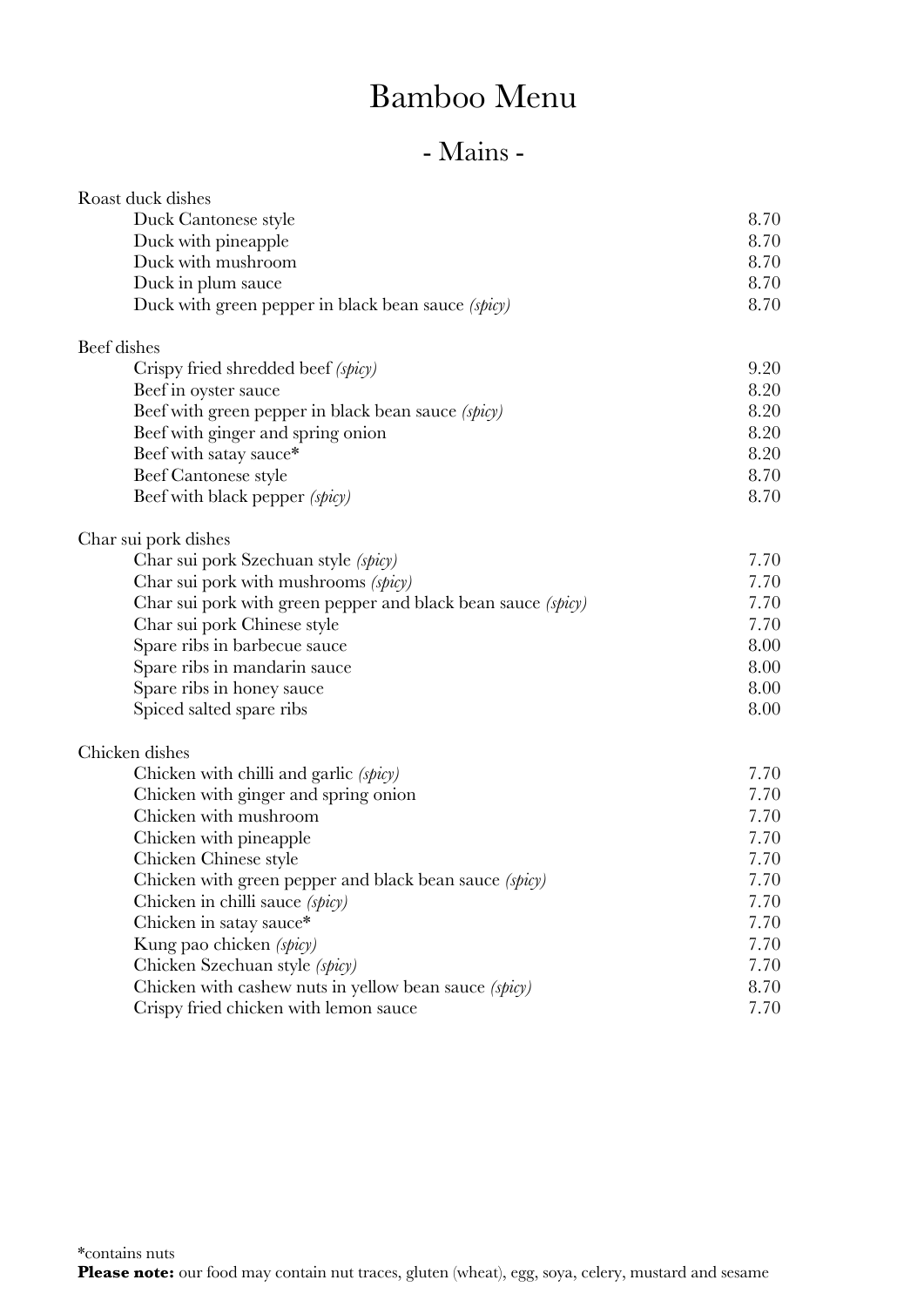| Sizzling dishes                                            |       |
|------------------------------------------------------------|-------|
| Sizzling chicken in black bean sauce (spicy)               | 9.70  |
| Sizzling chicken in satay sauce*                           | 9.70  |
| Sizzling chicken with ginger and spring onion              | 9.70  |
| Sizzling beef in black bean sauce (spicy)                  | 10.00 |
| Sizzling beef satay sauce*                                 | 10.00 |
| Sizzling beef with ginger and spring onion                 | 10.00 |
| Sizzling king prawns in black bean sauce (spicy)           | 11.10 |
| Sizzling king prawns in satay sauce*                       | 11.10 |
| Sizzling king prawns with ginger and spring onion          | 11.10 |
| Sweet and sour dishes                                      |       |
| Hong Kong style sweet and sour king prawn                  | 8.40  |
| Hong Kong style sweet and sour pork                        | 7.20  |
| Hong Kong style sweet and sour chicken                     | 7.20  |
| Sweet and sour king prawn balls                            | 7.70  |
| Sweet and sour chicken balls                               | 6.20  |
| Fish dishes                                                |       |
| Steamed fillet of sea bass with ginger and spring onion    | 10.00 |
| Steamed fillet of sea bass with black bean sauce (spicy)   | 10.00 |
| Pan-fried fillet of sea bass with ginger and spring onion  | 10.00 |
| Pan-fried fillet of sea bass with black bean sauce (spicy) | 10.00 |
| Sweet and sour sea bass                                    | 10.00 |
| King prawn dishes                                          |       |
| King prawn with honey sauce                                | 9.70  |
| King prawn with ginger and spring onion                    | 9.70  |
| King prawn with green pepper and black bean sauce (spicy)  | 9.70  |
| King prawn with Szechuan style (spicy)                     | 9.70  |
| King prawn with chilli and garlic (spicy)                  | 9.70  |
| Kung pao king prawn (spicy)                                | 9.70  |
| King prawn with cashew nuts in yellow bean sauce (spicy)   | 9.70  |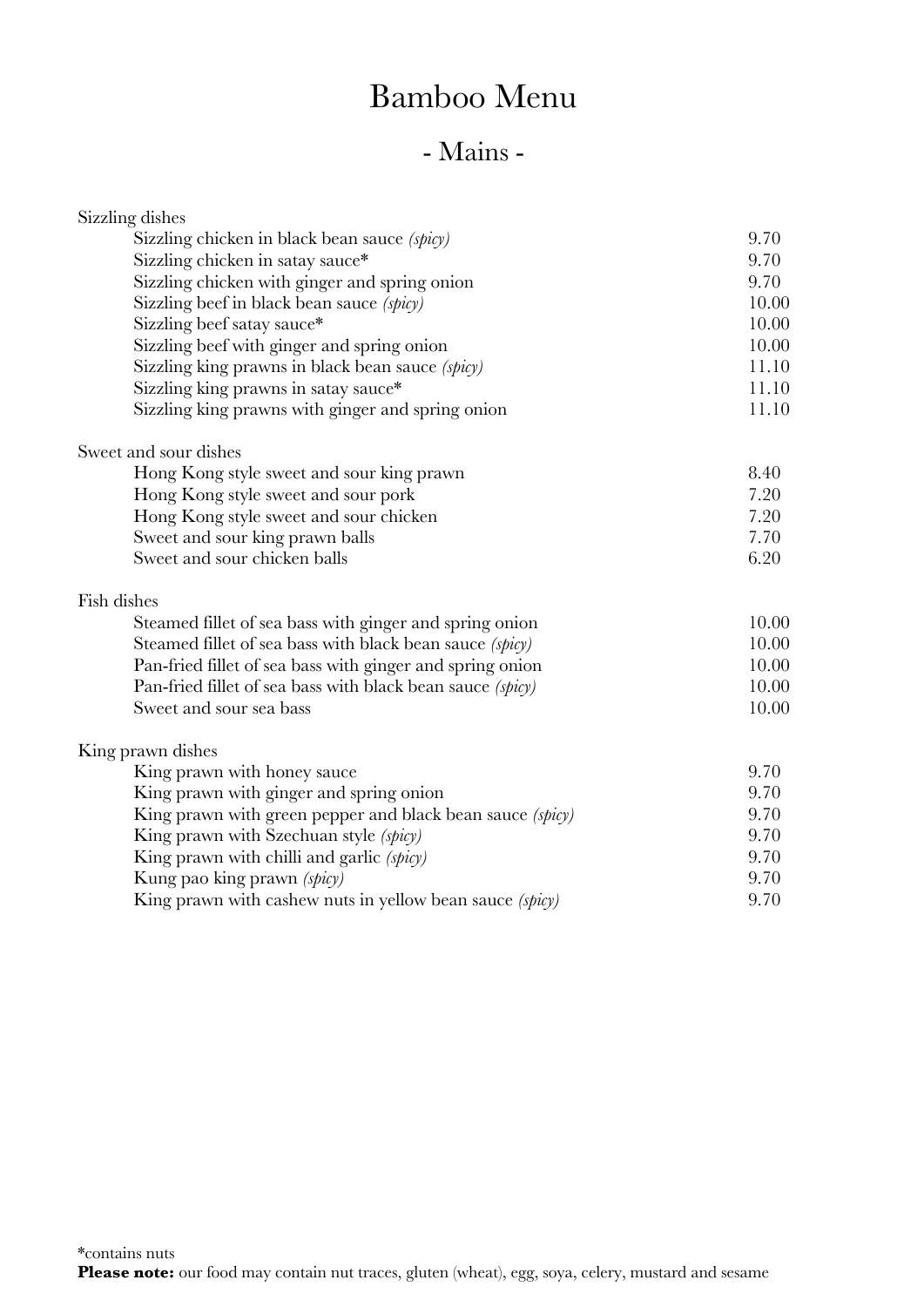| Thai dishes                             |      |
|-----------------------------------------|------|
| Thai green king prawn curry (spicy)     | 9.10 |
| Thai green beef curry (spicy)           | 8.10 |
| Thai green chicken (spicy)              | 8.10 |
| Thai green vegetable (spicy)            | 7.00 |
| Thai red king prawn curry (spicy)       | 9.10 |
| Thai red beef curry (spicy)             | 8.10 |
| Thai red chicken (spicy)                | 8.10 |
| Thai red vegetables (spicy)             | 7.00 |
| Tofu dishes                             |      |
| Spiced salted tofu (spicy)              | 7.20 |
| Tofu in black bean sauce <i>(spicy)</i> | 7.20 |
| Tofu Szechuan style (spicy)             | 7.20 |
| Vegetable dishes                        |      |
| Sautéed mixed vegetables                | 5.70 |
| Broccoli in garlic sauce (spicy)        | 5.70 |
| Broccoli in oyster sauce                | 5.70 |
| Stir-fried beansprouts                  | 4.40 |
| Stir-fried mushrooms                    | 4.40 |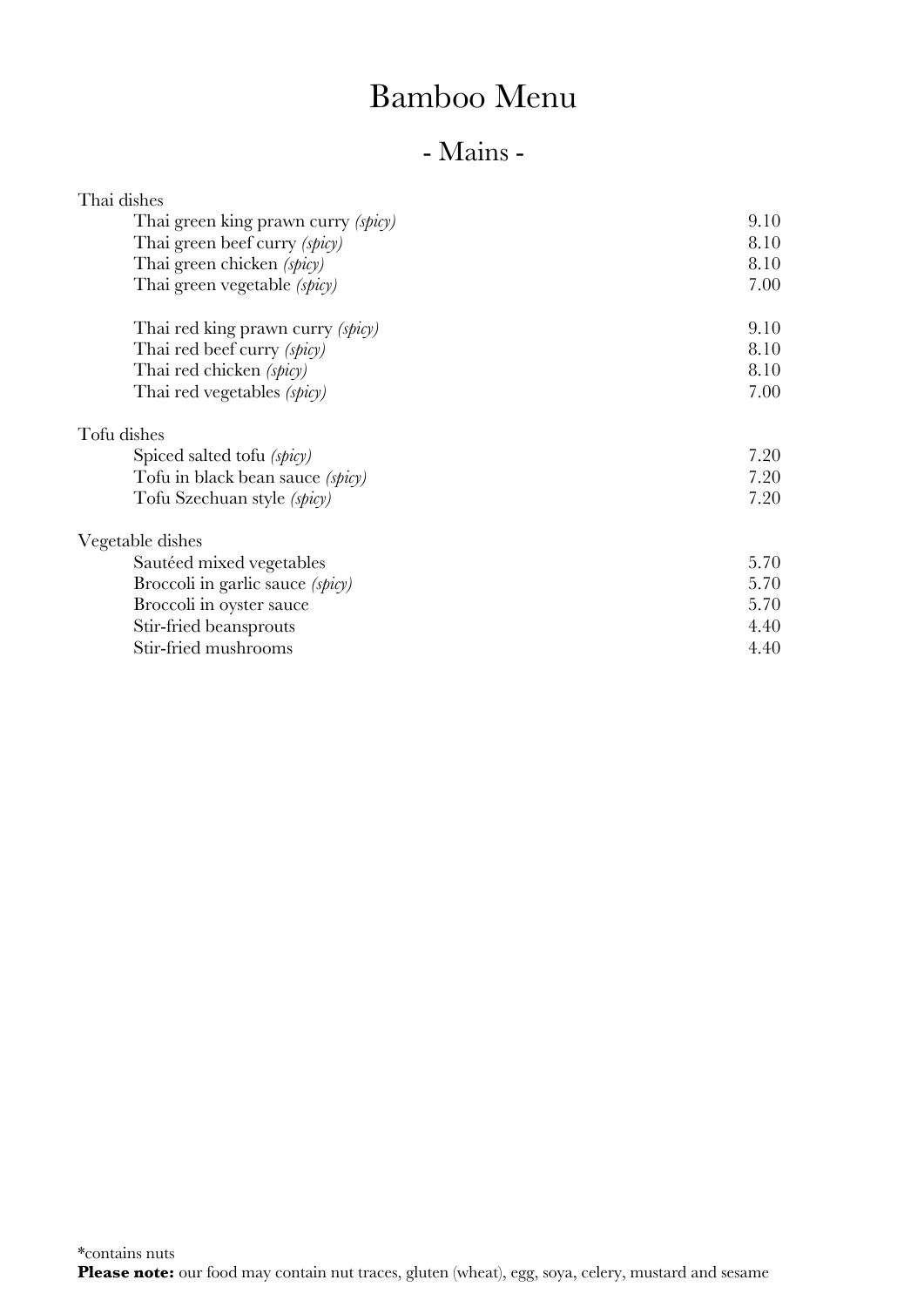| Rice dishes                                                             |      |
|-------------------------------------------------------------------------|------|
| Special fried rice                                                      | 6.00 |
| King prawn fried rice                                                   | 7.00 |
| Chicken fried rice                                                      | 5.50 |
| Mushroom fried rice                                                     | 4.80 |
| Egg fried rice                                                          | 4.20 |
| Steamed rice                                                            | 4.00 |
| Chow mein (noodle) dishes                                               |      |
| Special chow mein                                                       | 8.10 |
| King prawn chow mein                                                    | 9.10 |
| Beef chow mein                                                          | 7.70 |
| Chicken chow mein                                                       | 7.70 |
| Mushroom chow mein                                                      | 6.70 |
| Mixed vegetable chow mein                                               | 7.00 |
| Plain chow mein                                                         | 5.70 |
| Singapore vermicelli (spicy)                                            | 9.10 |
| Ho fun (flat rice noodle) dishes                                        |      |
| Special ho fun                                                          | 8.60 |
| King prawns with green peppers and black bean sauce ho fun (spicy)      | 8.60 |
| Beef with green peppers and black bean sauce ho fun (spicy)             | 7.90 |
| Chicken with green peppers and black bean sauce ho fun (spicy)          | 7.90 |
| Mixed vegetables with green peppers and black bean sauce ho fun (spicy) | 7.10 |
| Szechuan king prawn ho fun (spicy)                                      | 8.60 |
| Szechuan beef ho fun (spicy)                                            | 7.90 |
| Szechuan chicken ho fun (spicy)                                         | 7.90 |
| Szechuan mixed vegetables ho fun (spicy)                                | 7.10 |
| Satay king prawn ho fun*                                                | 8.60 |
| Satay beef ho fun*                                                      | 7.90 |
| Satay chicken ho fun*                                                   | 7.90 |
| Satay mixed vegetables ho fun*                                          | 7.10 |
| Stir-fried king prawn ho fun $(dy)$                                     | 8.60 |
| Stir-fried beef ho fun $\langle dry \rangle$                            | 7.90 |
| Stir-fried chicken ho fun $(dy)$                                        | 7.90 |
| Stir-fried mixed vegetables ho fun $\langle dry \rangle$                | 7.10 |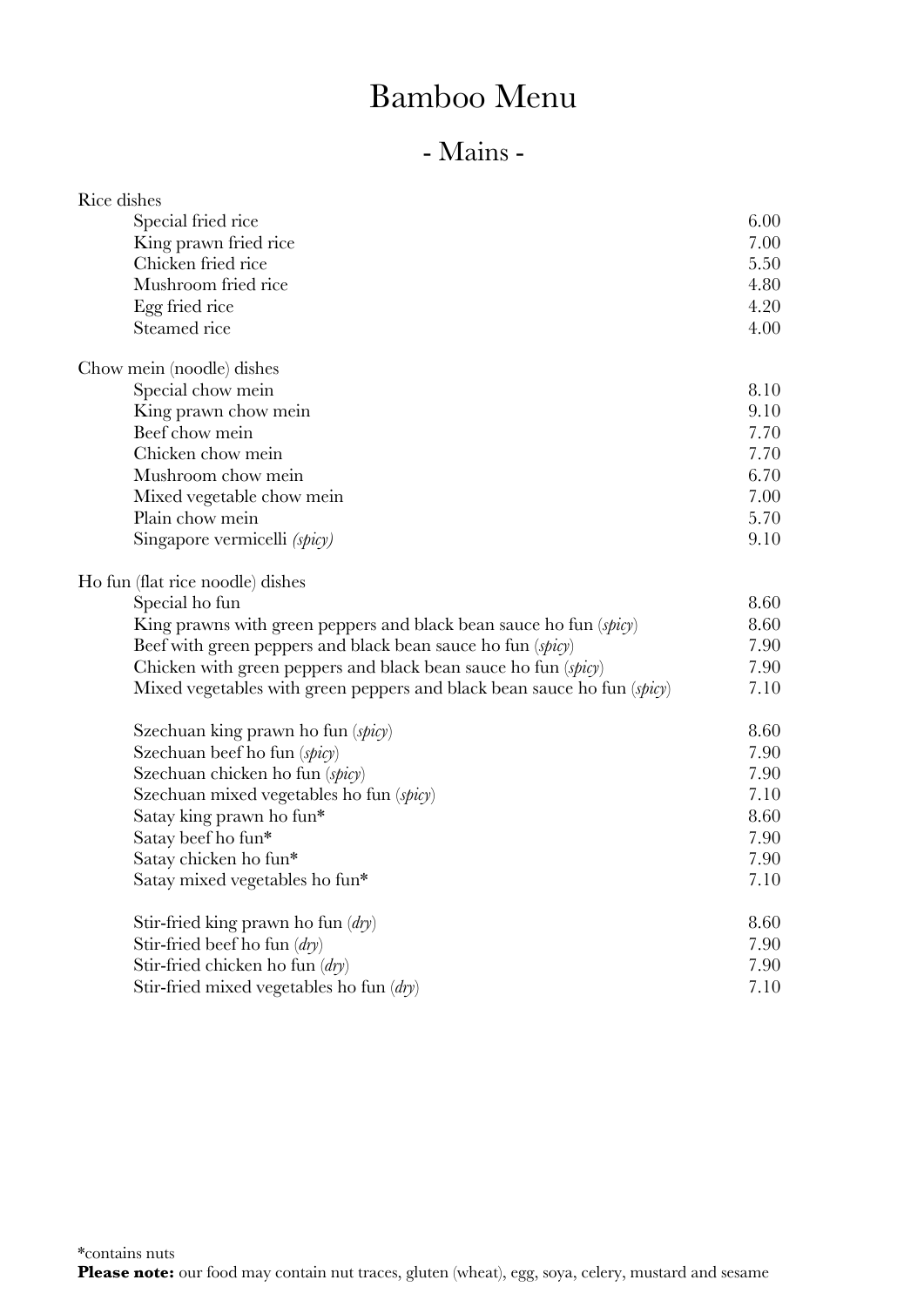#### - Sauces -

| Barbecue sauce                  | 2.70 |
|---------------------------------|------|
| Black bean sauce <i>(spicy)</i> | 2.70 |
| Chilli sauce (spicy)            | 2.70 |
| Sweet chilli sauce (spicy)      | 2.70 |
| Curry sauce <i>(spicy)</i>      | 2.70 |
| Duck sauce                      | 2.70 |
| Satay sauce*                    | 2.70 |
| Sweet and sour sauce            | 2.70 |